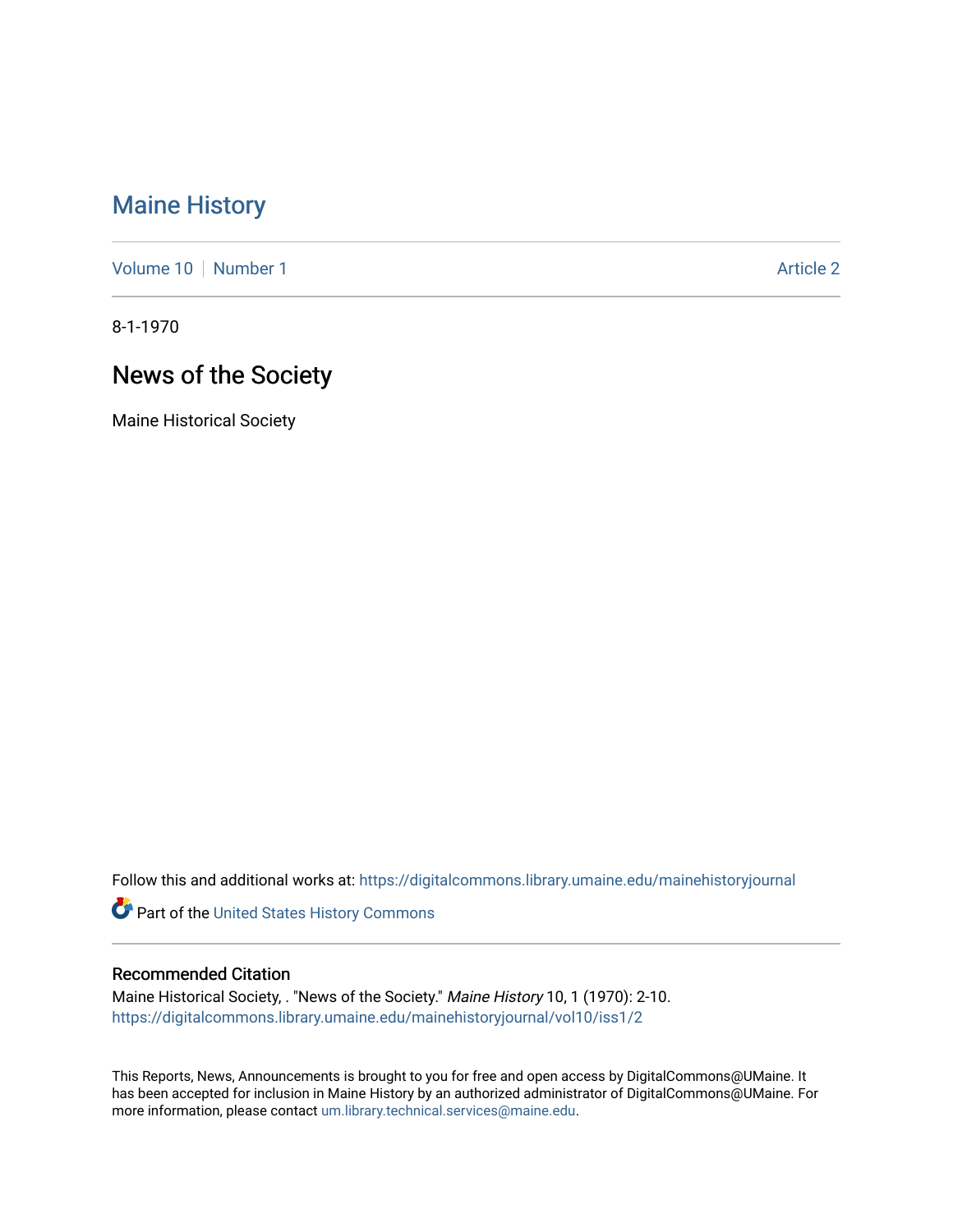# *MAINE HISTORICAL SOCIETY NEWSLETTER*

| Volume ten, Number one |  |                                            |  | August, 1970 |  |
|------------------------|--|--------------------------------------------|--|--------------|--|
|                        |  | Published quarterly at 485 Congress Street |  |              |  |
|                        |  | Portland, Maine 04111                      |  |              |  |

#### *NEWS OF THE SOCIETY*

Annual Meeting: The 148th Annual Meeting of the Society held on June third of this year featured Dr. Ronald F. Banks who spoke on the subject, ''The Separation of Maine From Massachusetts," emphasizing the influence of the War of 1812. Since the full study *Maine Becomes <sup>a</sup> State* by Dr. Banks will be available this fall, the annual address will not appear in the *Newsletter* as it did last year. Publication date for *Maine Becomes a State* has been set for October twenty-ninth at which time <sup>a</sup> reception will be held in the Wadsworth-Longfellow House to mark the occasion.

Miss E. Marie Estes was guest of honor at <sup>a</sup> luncheon held at the Cumberland Club on Annual Meeting day. Members of the Standing Committee chose this occasion to pay tribute to Miss Estes'long service to the Society. President Robert G. Albion, in noting her remarkable contribution to the Society presented her with a Life Membership in the Society.

There was another brief ceremony before the membership assembled for Annual Meeting later on in the afternoon at which time Miss Estes was presented an engraved silver bowl by Mrs. William J. Murphy, chairman of the Wadsworth-Longfellow House Committee on behalf of all members of the Society.

Awards for the first annual Prize Essay Contest were announced by Miss Elizabeth Ring, Vice President and Chairman of the Contest Committee. The winner was Dr. Donald A. Sears, Professor of History at California State College, Fullerton. His essay appears in this issue of the *Newsletter.* In addition, Dr. Sears, twenty years <sup>a</sup> member of this Society, received an award of one hundred dollars.

Two Honorable Mention prizes, consisting of <sup>a</sup> year'<sup>s</sup> complimentary membership in the Society, were awarded to Mr. Gordon Kershaw of Sanford for his essay, ''Settling the District called Frankfort," and to Mrs. Doris R. Marston of Cape Neddick for her study of Maine'<sup>s</sup> first woman novelist, Madam Wood.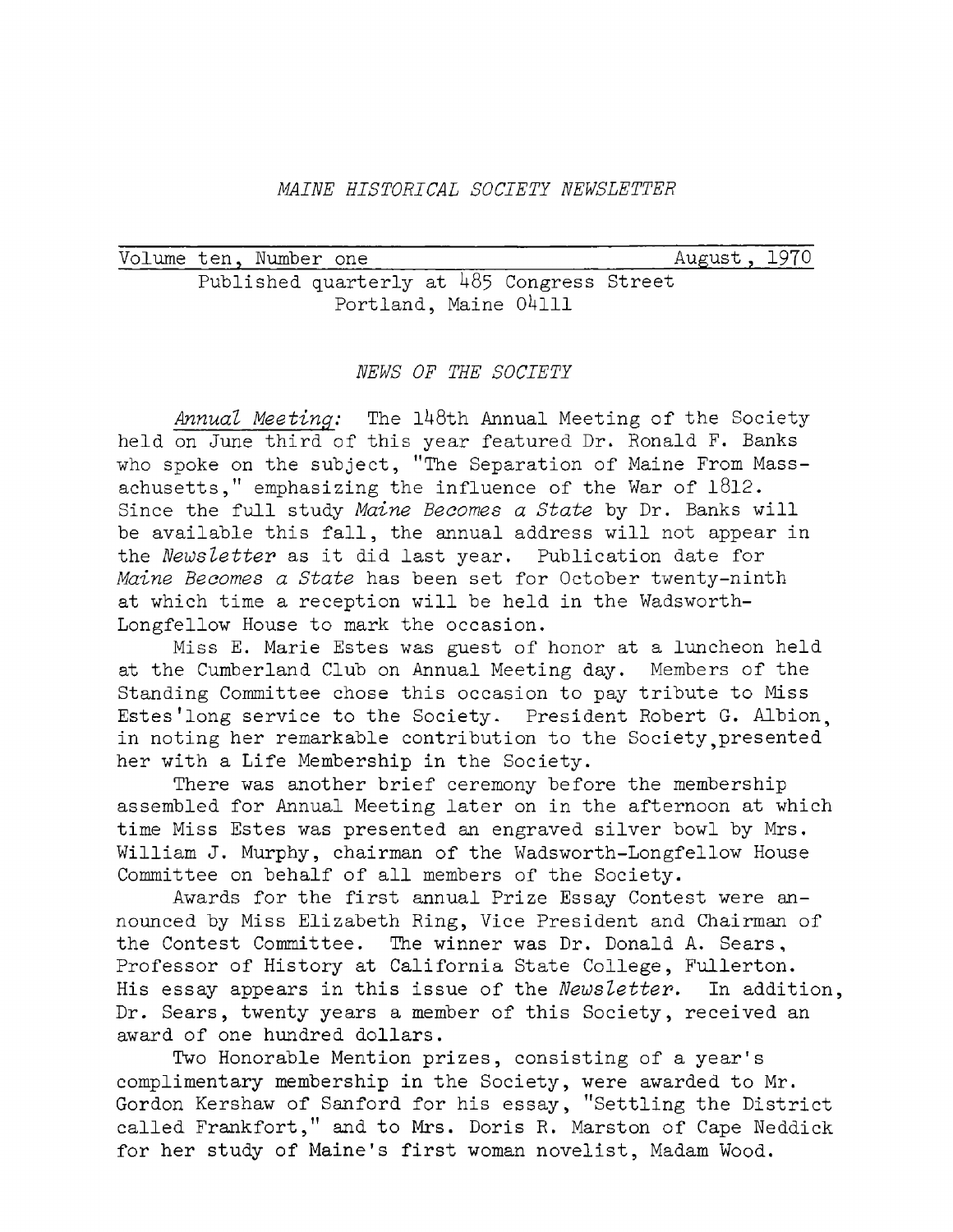"In offering <sup>a</sup> Prize Essay Contest, it was the intention of the Society to stimulate interest in the serious study of Maine history," said Miss Ring, "and the Committee was pleased and impressed by the high quality of the papers submitted." Encouraged by the fine response, the Executive Committee voted funds for <sup>a</sup> second annual Prize Essay, an announcement of which appears in this issue of the *Newsletter.*

Two hundred twenty-two members took advantage of the opportunity to vote by proxy in the election of the Standing Committee, the results of which are printed on the inside cover of this *Newsletter.*

President Roger B. Ray made the following Committee appointments for the year 1970-1971:

*EXECUTIVE.* Roger B. Ray, *Chairman.* Robert G. Albion, Arthur T. Forrestall, Miss Elizabeth Ring, Harry W. Rowe, Herbert T. Silsby, II, Samuel S. Silsby, Jr.

*FINANCE.* Samuel S. Silsby, Jr., *Chairman.* Arthur T. Forrestall, Martial D. Maling, Donald L. Philbrick, Linwood F. Ross.

*LEGISLATIVE.* Linwood F. Ross, *Chairman.* James S. Kriger, Donald L. Philbrick, Herbert T. Silsby, II.

*WADSWORTH-LONGFELLOW HOUSE.* Mrs. William J. Murphy, *Chairman.* Mrs. Malcolm H. Barto, Mrs. Turner Jones, Mrs. Karl R. Philbrick, Earle G. Shettleworth, Jr-, Mrs. John B. Sloggett.

*MEMBERSHIP.* Roger B. Ray, *Acting Chairman.* Mrs. D. Kilton Andrew, Mrs. William E. Clark, Miss Hilda M. Fife, Mrs. Edwin L. Giddings, William B. Jordan, Jr., James S. Leamon, Edward 0. Schriver.

*PERSONNEL.* Herbert T. Silsby, II, *Chairman.* Miss Edith L. Hary, James C. MacCampbell, Martial D. Maling, Samuel S. Silsby, Jr.

*PUBLICATIONS.* James C. MacCampbell, *Chairman.* Robert G. Albion, Ronald F. Banks, Roger B. Ray, Roger C. Taylor.

*PUBLIC RELATIONS.* Herbert T. Silsby, II, *Chairman.* Mrs. William E. Clark, Miss Hilda M. Fife, Mrs. Edwin L. Giddings, James S. Leamon, Mrs. William J. Murphy, Miss Elizabeth Ring, Earle G. Shettleworth, Jr. , James B. Vickery, III.

*PRIZE ESSAY CONTEST.* Miss Elizabeth Ring, *Chairman.* Robert G. Albion, H. Draper Hunt, III, James S. Leamon.

*COLLECTIONS.* Miss Edith L. Hary, *Chairman.* Robert G. Albion, H. Draper Hunt, III, William B. Jordan, Jr. , James S. Leamon, James C. MacCampbell, Karl R. Philbrick, Franklin Talbot.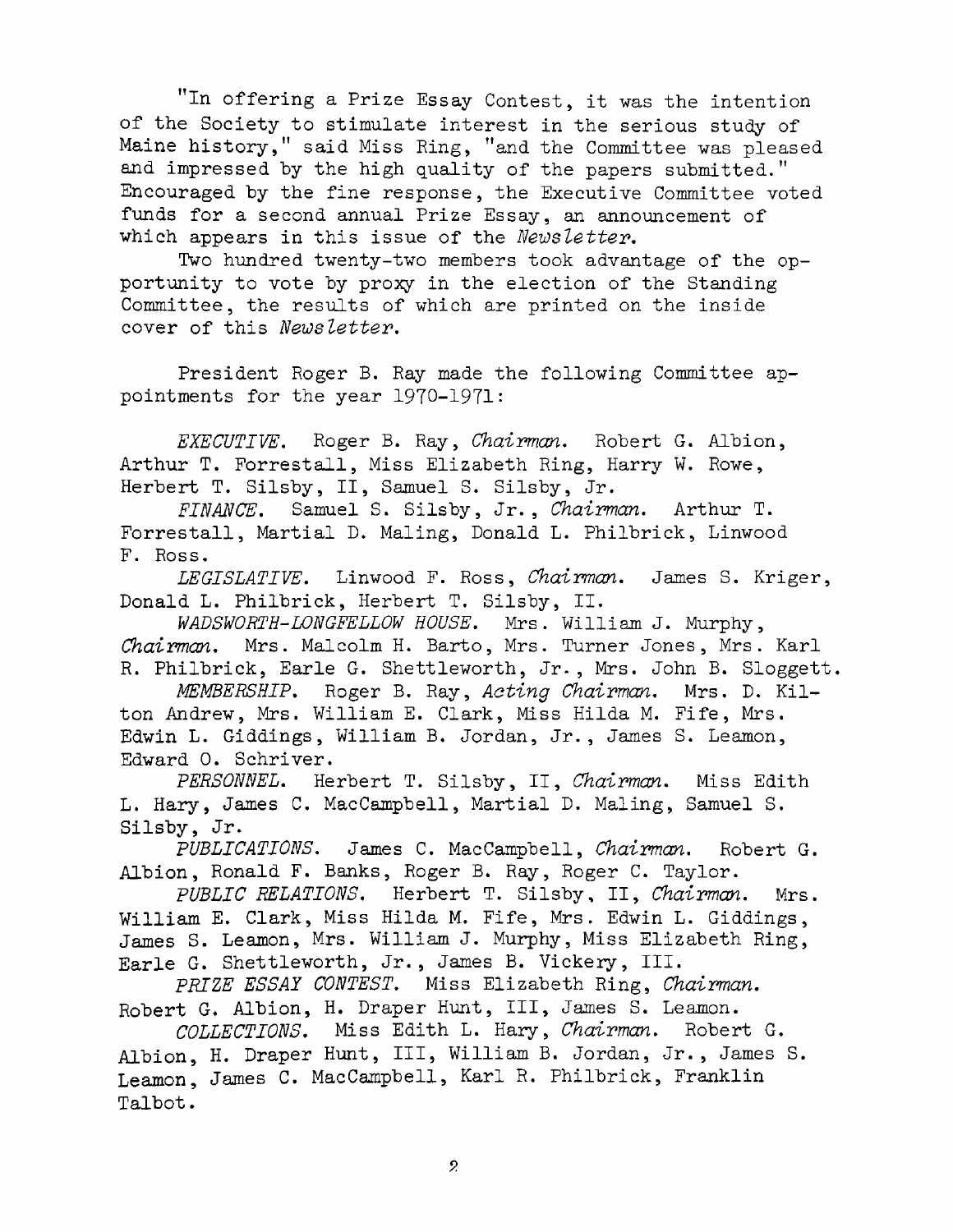*Staff Appointments:* On July first, Mr. Thomas L. Gaffney joined the staff as *Curator of Manuscripts.* Mr. Gaffney spent his early years in Kittery, graduating from Robert W. Traip Academy in 1958. After receiving his B.A. in history at the University of Maine, Orono in 1962, he served in the U. S. Army for three years, principally in France, and was commissioned Captain in the U. S. Army Reserves upon discharge.

In August of 1968, Mr. Gaffney was awarded an M. A. from the University of Maine, Orono for which he wrote <sup>a</sup> thesis, *<sup>A</sup> Study of Maine Elections <sup>&</sup>gt; 1930-1936.* He is now working toward <sup>a</sup> Ph.D degree and has chosen the political career of F. O.J. Smith as a dissertation topic.

On July sixth, Mrs. Esta Astor began work as *Library Assistant* replacing Miss Gail Everett who moved to New York. Mrs. Astor has had considerable library experience in Portland Public Schools, working five years at Portland High School Library and one year at Lincoln Junior High School. She has also had several courses in library science, and is a Maine history enthusiast.

#### *NEW MEMBERS*

*From MAINE Alfred:* Mrs. Stanley Hills, Jr. *Bangor:* Andre E. Cushing, Jr. *Bar Mills:* Miss Margaret H. Jose *Belfast:* Mrs. David F. Milligan *Brunswick:* Ernst C. Helmreich, William D. Ireland *Cape Elizabeth:* Richard Grossinger *Cumberland Foreside:* Mrs. Hubert H. Hauck *Dexter:* Mrs. Howard L. Davis *Falmouth Foreside:* Lawrence D. Chapman *Hollis Center:* Lucian H. Scamman *Kittery:* Wayne D. Manson *North Waterboro:* Mrs. Bessie A. Bilder *Orono:* Clark G. Reynolds *Palermo:* Mr. Charles A. Peirce, Mrs. Charles A. Peirce *Portland:* Richard R. DuBois, Howard C. Reiche *South Freeport:* Mrs. Carroll R. Swaney *South Portland:* Willard S. Stinson *Westbrook:* Miss Patricia Ann Flint

*Other States CALIFORNIA North Hollywood:* Mrs. Betty Q. Brandt *Northridge:* James P. Allen *MASSACHUSETTS Newbury:* Mrs. Dorothy Cunningham *VIRGINIA Richmond:* Mrs. John D. Detlefsen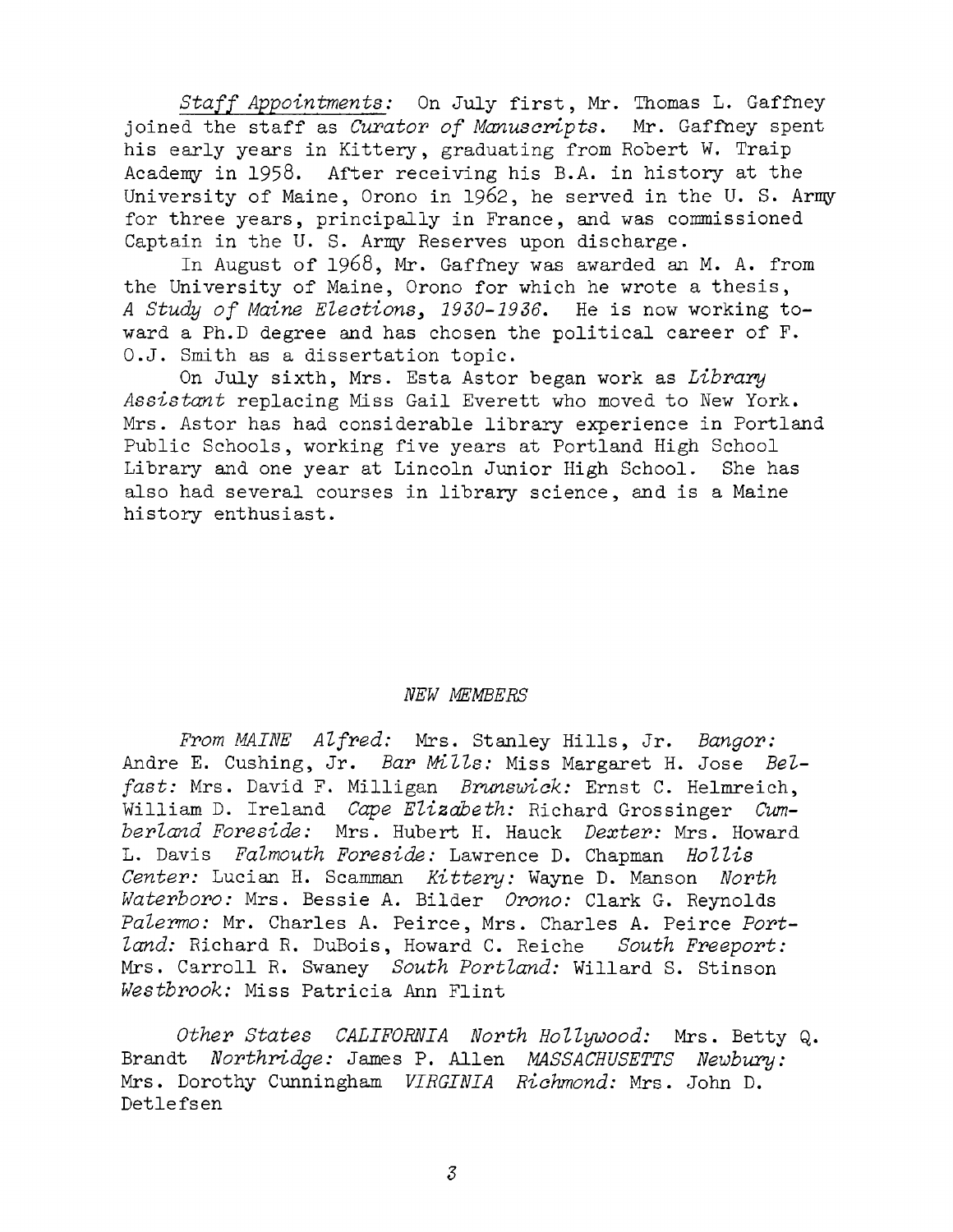

*Dolley Payne Madison 1768-1849*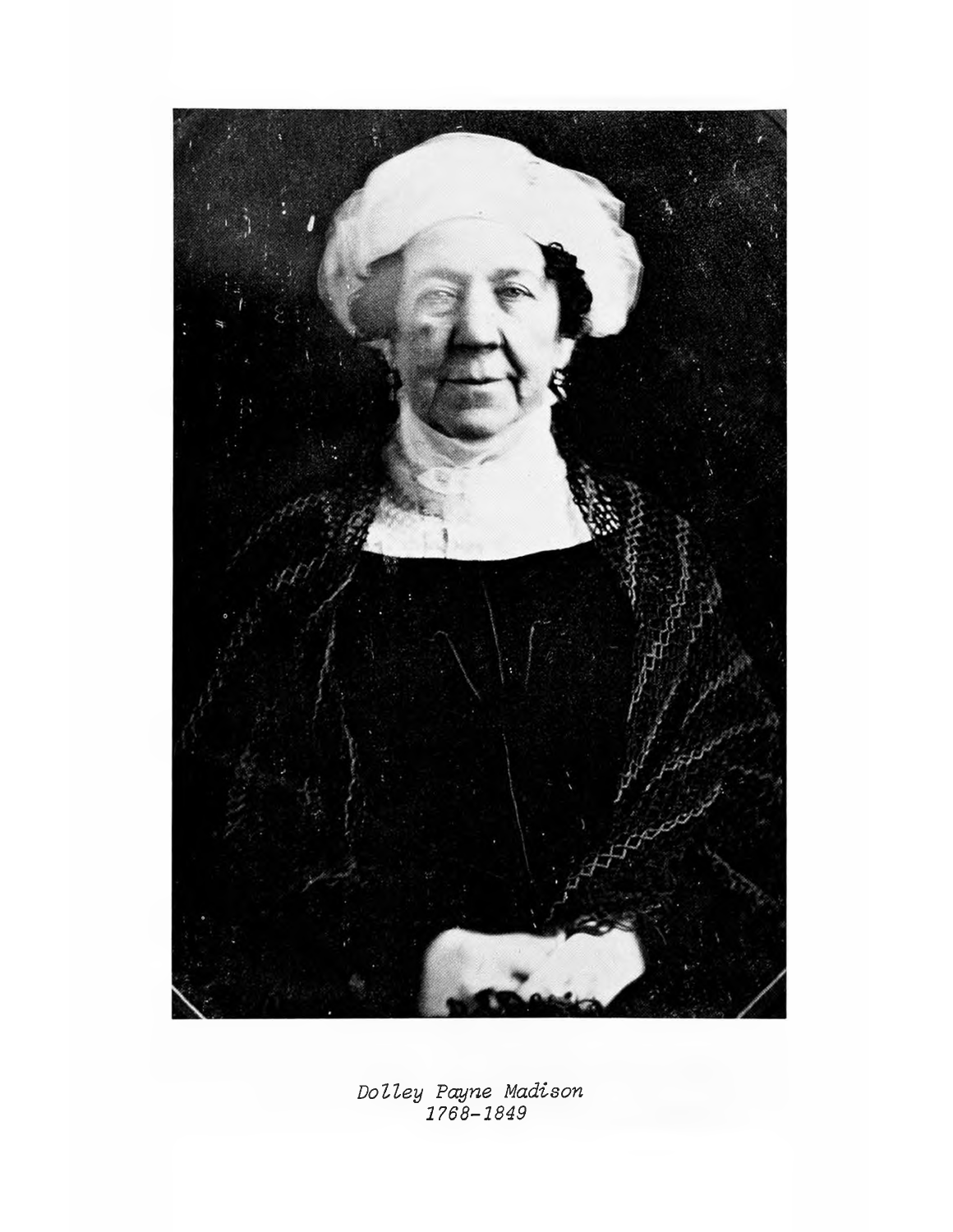While reorganizing the Manuscript collections in the vault last May, Irene Tuttle , Manuscripts Librarian, came across <sup>a</sup> daguerreotype attributed to be Maine'<sup>s</sup> first female novelist, Madam Wood. This attribution seemed highly unlikely since the other known likeness of Madam Wood in the Society'<sup>s</sup> collections did not resemble the subject of the daguerreotype in the least.

While the portrait stood on the desk of the Registrar awaiting accessioning, the knowledgable eye of Earle G. Shettleworth, Jr. noted the striking resemblance to <sup>a</sup> portrait of Dolley Madison owned by the Library of Congress and published in a recent issue of *American Heritage.*

Upon writing to the Library of Congress, enclosing a photograph of the portrait owned by the Society, officials at the Library concurred with Mr. Shettleworth that it was indeed a daguerreotype likeness of Dolley Madison, the second such portrait known to exist.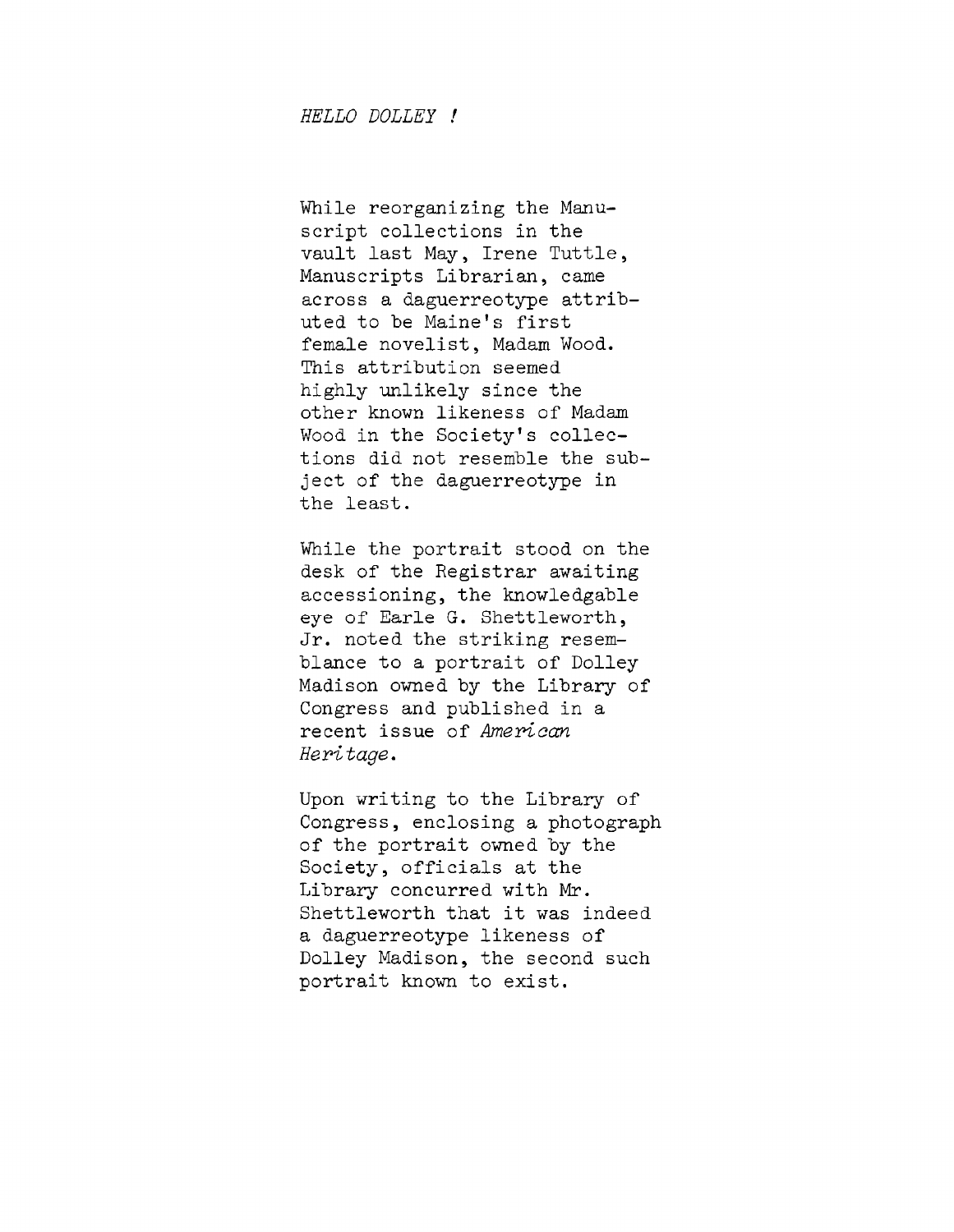*The Standing Committee of Maine Historical Society*

Cordially invite All Members to attend a reception in honor of

Dr. Ronald F. Banks

upon publication of his book

*MAINE BECOMES A STATE The Movement to Separate Maine From Massachusetts1785-1820*

to be held in the

*Wadsworth-Longfellow House* Portland

Thursday, the twenty-ninth of October

four to six <sup>o</sup>'clock

*R.S. V.P. by October first*

*Mrs. William J. Murphy 53 Deake Street South Portland 04106*

*Admission by Membership Card*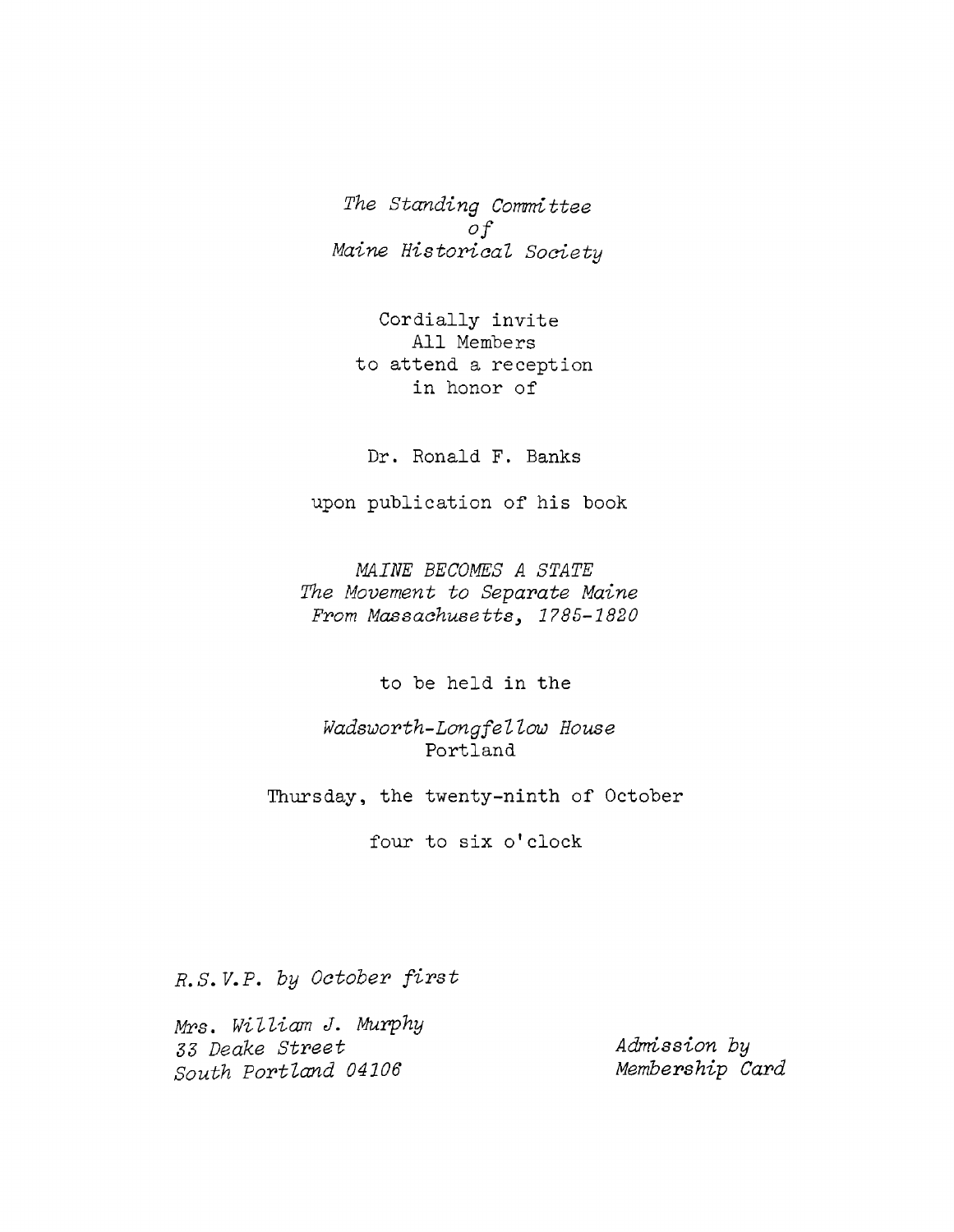# *NEWS OF OTHER SOCIETIES*

The Eighth Annual Conference of New England Historical Societies will meet in Portland this year October thirtieth through November first with headquarters at the Sheraton-Eastland Motor Hotel on High Street. Since the reception for Dr. Banks' *Maine Becomes a State* sponsored by Maine Historical Society in honor of the Sesquicentennial occurs on the twenty-ninth, members coming from a distance may be able to attend both events in one trip.

The New England Conference is being co-sponsored this year by the American Association for State and Local History, Maine League of Historical Societies and Museums, Maine Historical Society, Bath Marine Museum, Brick Store Museum of Kennebunk, and Greater Portland Landmarks, Inc.

It should be noted that the *Annual Meeting of the Maine League of Historical Societies and Museums* will convene at 3:1+5 P.M. on Saturday, October thirty-first in the Casco Room of the Sheraton-Eastland.

| Eighth Annual                                  |  |  |  |  |  |
|------------------------------------------------|--|--|--|--|--|
| Conference of New England Historical Societies |  |  |  |  |  |
| October 30-November 1, 1970                    |  |  |  |  |  |

|                            | Friday Evening, October 30, 1970                                                                                                                                                                                    |
|----------------------------|---------------------------------------------------------------------------------------------------------------------------------------------------------------------------------------------------------------------|
| $8:00 - 10:00$             | Informal get-together for early arrivals                                                                                                                                                                            |
|                            | Sheraton-Eastland Motor Hotel. Casco Room                                                                                                                                                                           |
| Saturday, October 31, 1970 |                                                                                                                                                                                                                     |
| $9:00-10:00$ Registration  |                                                                                                                                                                                                                     |
| 10:00                      | Welcome, Announcements, Presentation of<br>Awards                                                                                                                                                                   |
| $10:30 - 12:00$            | National Programs and Historic Preservation<br>Chairman, Dr. Richard W. Hale, Massachu-<br>setts Archivist, President of State<br>Liaison Officers<br>Panelists, Liaison Officers for New Eng-<br>land and New York |
| $12:30 - 1:30$             | Buffet Luncheon at the Eastland                                                                                                                                                                                     |
| $1:15 - 1:45$              | Orientation for Afternoon Tour                                                                                                                                                                                      |
|                            | Miss Elizabeth Ring, Maine Historical<br>Society                                                                                                                                                                    |
|                            | Mr. Earle G. Shettleworth, Jr., Greater<br>Portland Landmarks, Inc.                                                                                                                                                 |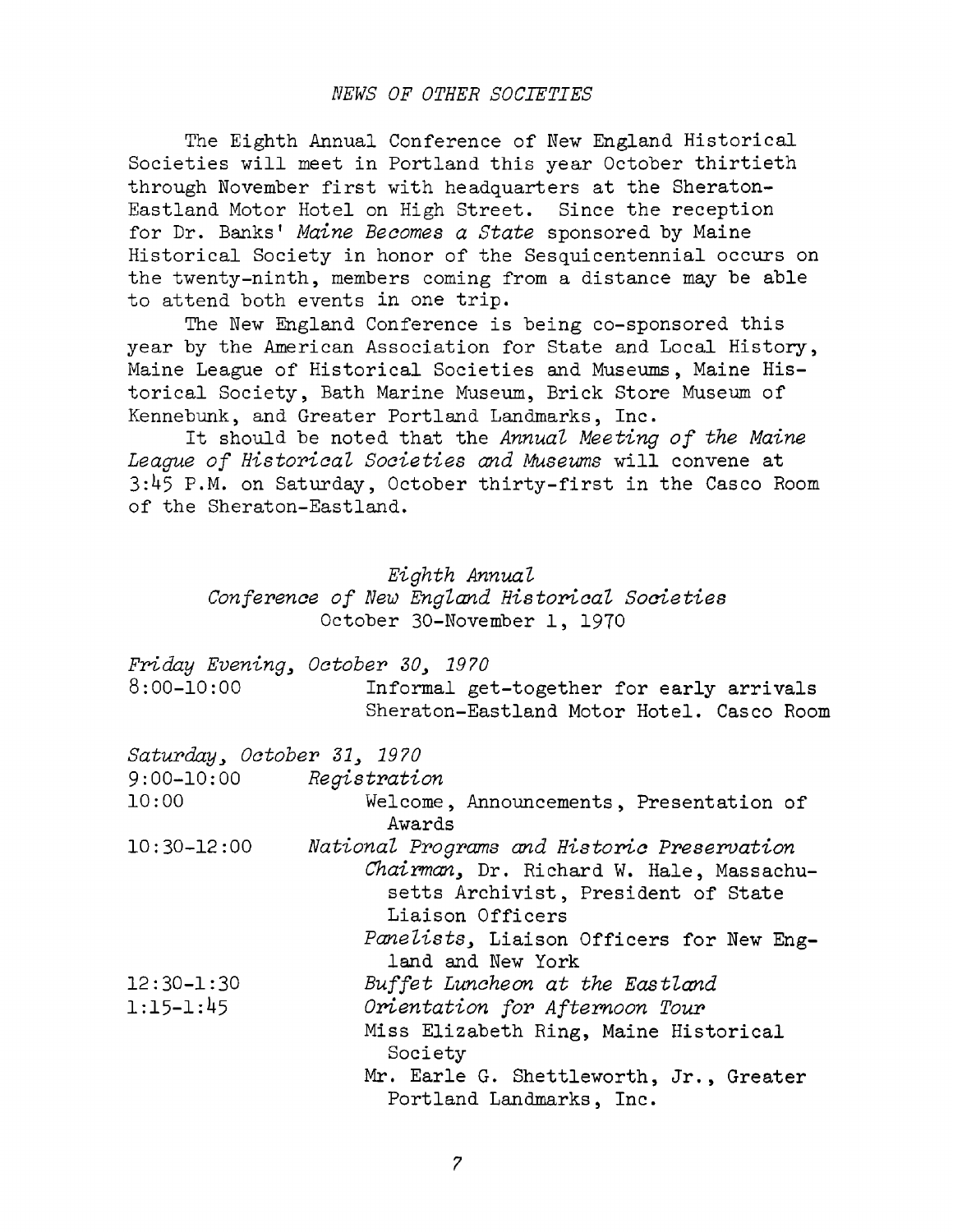| $1:45 - 3:15$            | Museum Protection - Casco Room                 |
|--------------------------|------------------------------------------------|
|                          | Chairman, Mr. Norris G. Abbott, Jr.,           |
|                          | Rhode Island Historical Society                |
|                          | Panelists, Mr. Alexander J. Wall, Direc-       |
|                          | tor, Old Sturbridge Village, "Fire             |
|                          | Protection"                                    |
|                          | Mr. Francis C. Evans, American District        |
|                          | Telegraph Company, New York City,              |
|                          | "Security Protection"                          |
|                          | Mr. Carl E. Holloway, Vice President,          |
|                          | Affiliated Firemans Mutual Insurance           |
|                          | Company, Providence, Rhode Island,             |
|                          | "Insurance Protection"                         |
|                          | Current Research and Publications in State and |
|                          | Local History - Ballroom                       |
|                          |                                                |
|                          | Chairman, Mr. Roger Parks, Old Sturbridge      |
|                          | Village                                        |
|                          | Panelists, Mr. John B. Armstrong, Assoc-       |
|                          | iate Professor of History, Boston Uni-         |
|                          | versity, "A Study of a Milltown, Harris-       |
|                          | ville, New Hampshire"                          |
|                          | Mr. John D. Fiore, Chairman, Social            |
|                          | Studies, Bridgewater State College,            |
|                          | Bridgewater, Massachusetts, "Plans for         |
|                          | the Bi-centennial"                             |
|                          | Mr. James Deetz, Assistant Director,           |
|                          | Plimoth Plantation, Plymouth, Massachu-        |
|                          | setts, "A Demographic Approach to Local        |
|                          | History"                                       |
| $3:45 - 5:30$            | Tour of Portland, Past and Present             |
| $3:45-4:30$              | Annual Meeting, Maine League of Histori-       |
|                          | cal Societies and Museums - Casco Room         |
| $7:00 - 10:00$           | Dinner - Ballroom                              |
|                          | Speakers, Mr. Herbert Ross Brown, Bowdoin      |
|                          | College, "Yankee Humor"                        |
|                          | Mr. Robert B. Williamson, formerly Chief       |
|                          | Justice, Supreme Judicial Court of Maine       |
|                          | - Address                                      |
| Sunday, November 1, 1970 |                                                |
| 9:30                     | National Developments for Historical Societies |
|                          | - Eastland Ballroom                            |
|                          | Chairman, Dr. Charles E. Burden, Bath          |
|                          | Marine Museum                                  |
|                          | Panelists, Dr. William T. Alderson, Dir-       |
|                          | ector, American Association for State          |
|                          | and Local History                              |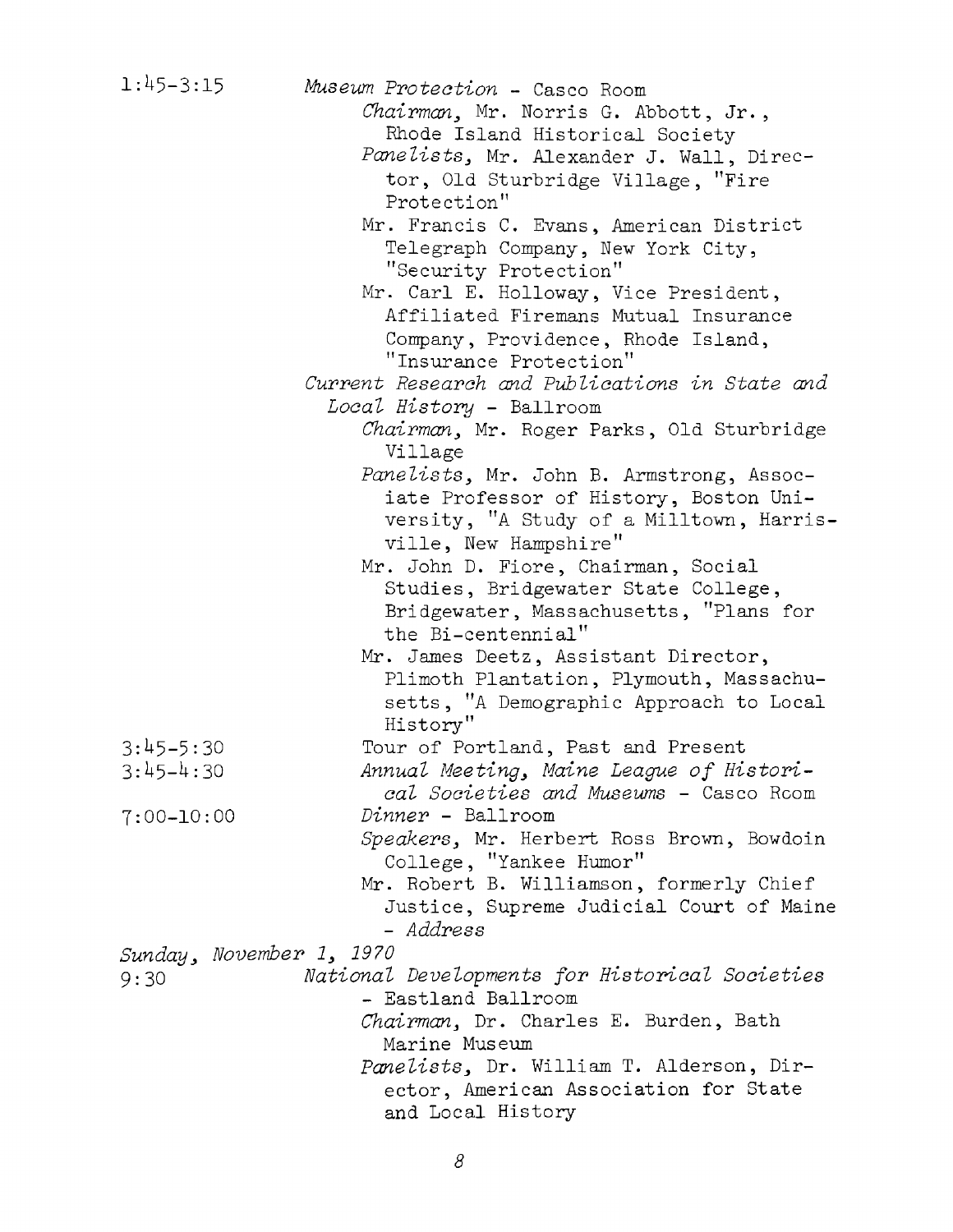|       | Dr. Charles Lee, Director of South Caro-   |
|-------|--------------------------------------------|
|       | lina, Department of Archives and History   |
|       | Mr. Herbert C. Darbee, Associate Director  |
|       | of the Connecticut Historical Commission   |
| 11:00 | Closing Session, Senator Edmund S. Muskie, |
|       | "What Congress Has Done and Can Do in      |
|       | Historic Preservation."                    |

#### *REGISTRATION INFORMATION*

Headquarters hotel for the Conference is the Sheraton-Eastland Motor Hotel at 157 High Street, Portland, Maine 04101. Reservations should be made directly with the hotel, which has established rates of \$12.50 per night for singles and \$17-50 per night double occupancy.

The Saturday Dinner features Maine lobster and clam chowder at \$7-00. Those who do not care for lobster can select turkey as an alternate at \$4.50.

## *REGISTRATION FORM*

Register the following persons for the Conference of New England Historical Societies, October 30-November 1, 1970, at Portland, Maine, at \$5.00 each. Registration limited to 200 people.

| Name | Address | Saturday<br>Luncheon<br>03.00 |                             | $@4.50$ $@7.00$ |  | Saturday Dinner<br>Turkey Lobster |  |
|------|---------|-------------------------------|-----------------------------|-----------------|--|-----------------------------------|--|
|      |         |                               | $(+) \qquad (+) \qquad (+)$ |                 |  |                                   |  |
|      |         |                               | $($ ) $($ ) $($ $)$         |                 |  |                                   |  |

toric house admissions). Registration fees are not refundable. Total payment enclosed. Registrations @5.00 (includes bus tour and two his-

*Make check payable to:* Mrs. Donald D. Kimball Brick Store Museum Kennebunk, Maine 04043